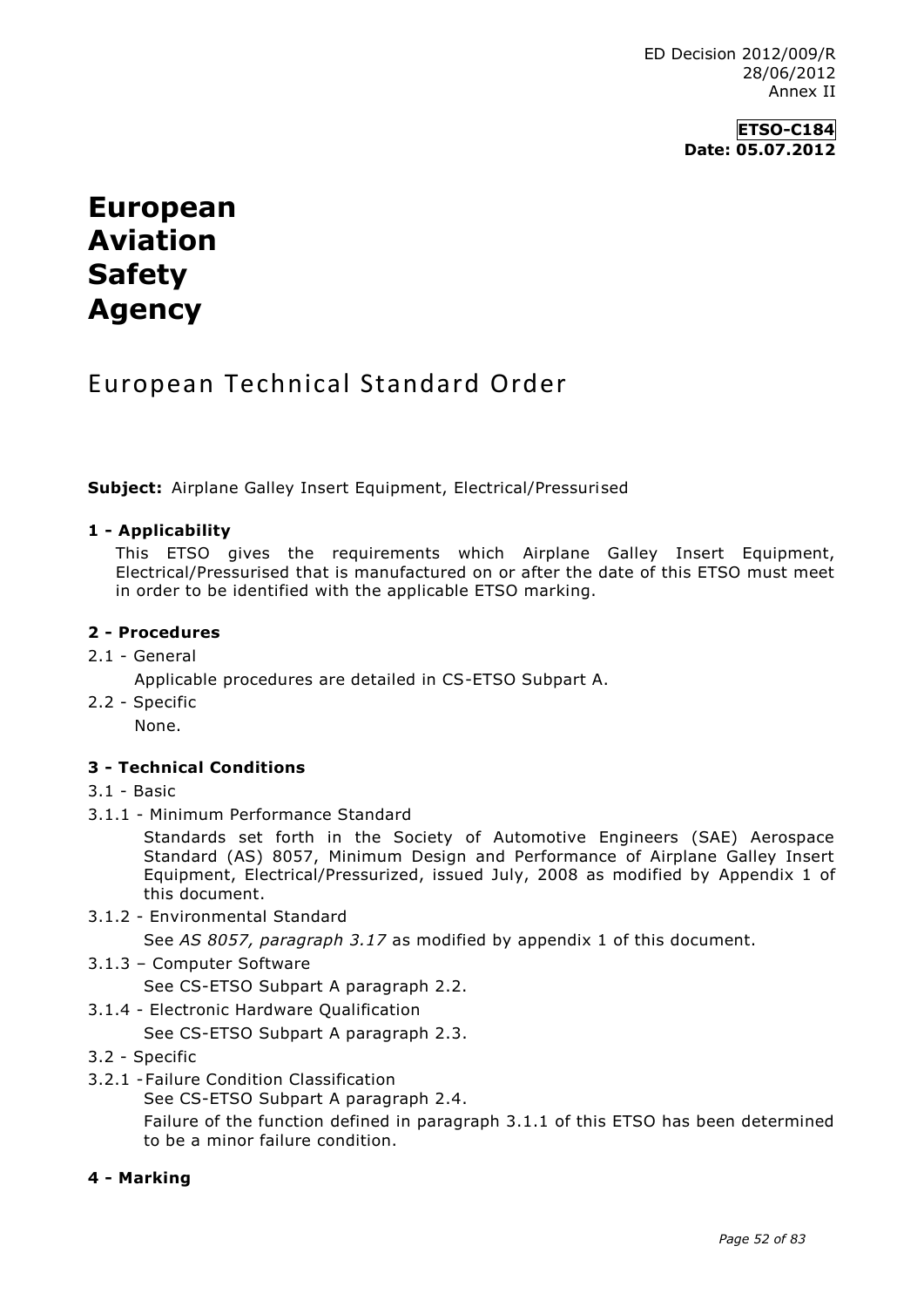# **ETSO-C184 Date: 05.07.2012**

4.1 - General

Marking as detailed in CS-ETSO Subpart A paragraph 1.2.

4.2 - Specific

None.

**5 - Availability of Referenced Document** See CS-ETSO Subpart A paragraph 3.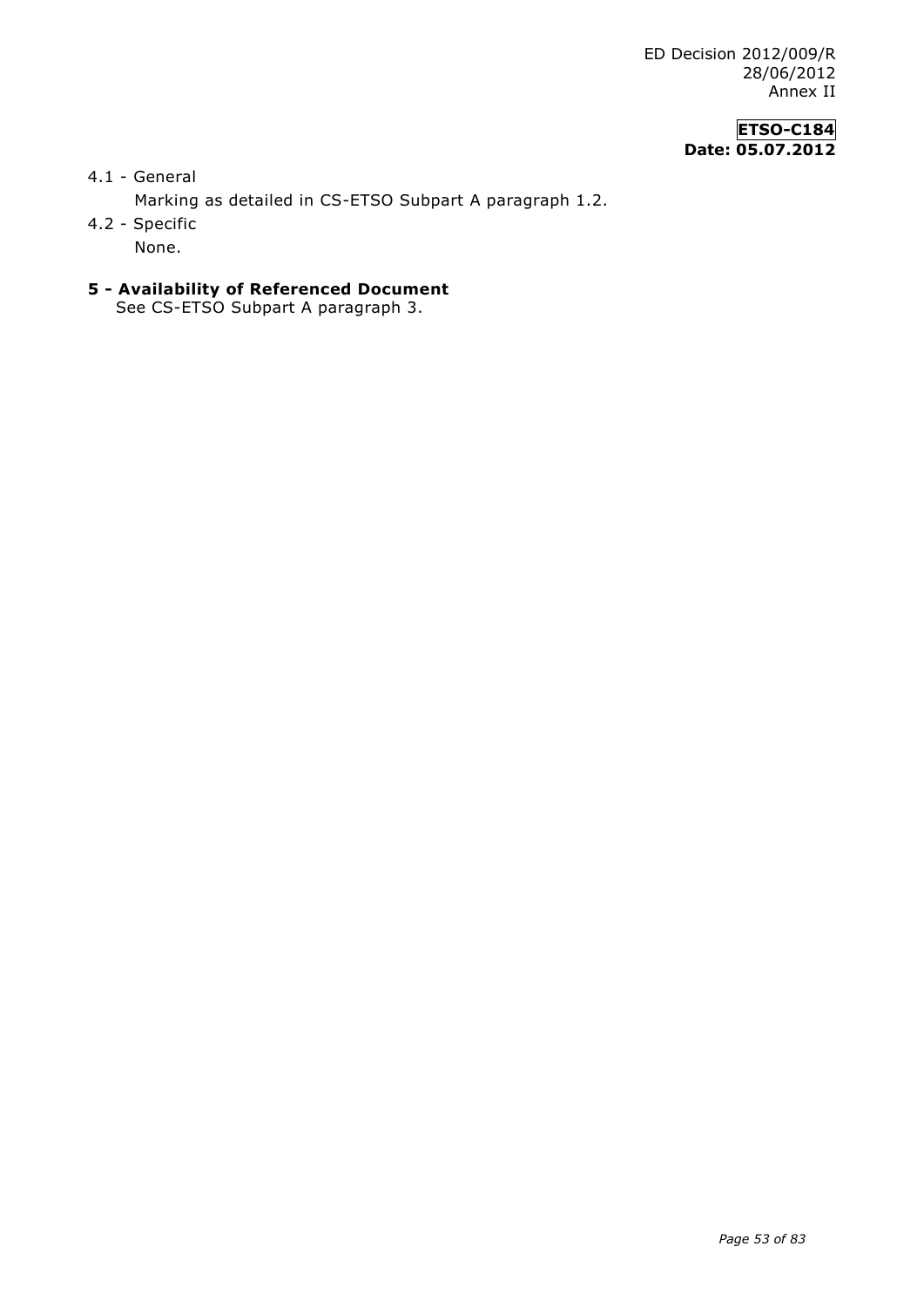#### **APPENDIX 1. MINIMUM PERFORMANCE STANDARD FOR AIRPLANE GALLEY INSERT EQUIPMENT, ELECTRICAL/PRESSURIZED**

This Appendix prescribes the minimum performance standards (MPS) for airplane galley insert equipment. The applicable standard is SAE AS 8057, *Minimum Design and Performance of Airplane Galley Insert Equipment, Electrical/Pressurized,* issued July, 2008. EASA did revise it as follows:

**1 .** Page 5, replace paragraph 1.3.b. with:

"The word "should" indicates a criterion for which an alternative, including noncompliance, may be applied."

- **2 .** Page 8, disregard paragraph 2.2 Definitions: "ACCEPTANCE TEST", "ASSOCIATED COMPONENTS", "DETRIMENTAL PERMANENT DEFORMATION", and "FAILSAFE".
- **3 .** Page 8, replace paragraph 2.2 Definitions: "FAILURE" with: "FAILURE: is a failure to meet the Minimum Performance Standard of the ETSO. The standard ensures a level of safety that is acceptable.
- **4 .** Page 9, replace paragraph 2.2 Definitions: INTERCHANGEABILITY with:

"INTERCHANGEABILITY: That quality which allows an assembly or part to substitute or be substituted for another and to meet all physical, functional, and structural requirements of the original."

**5 .** Page 9, replace paragraph 2.2 Definitions: MAXIMUM NORMAL OPERATING

PRESSURE (MNOP) with: "MAXIMUM NORMAL OPERATING PRESSURE (MNOP):

The maximum attainable pressure of the equipment's pressure system when all the equipment's components are functioning normally."

**6 .** Page 9, replace paragraph 2.2 Definitions: OPTION with

"OPTION: A function capable of being included as part of equipment. It shall be fully developed and able to be incorporated without adverse effects to meeting the performance requirements of this AS included in this ETSO."

- **7 .** Page 9, disregard paragraph 2.2 Definitions: "PERIODIC TESTING".
- **8 .** Page 10, disregard paragraph 2.2 Definitions: "PROCESS SPECIFICATION"
- **9 .** Page 10, replace paragraph 3.1 with:

"Table 1 identifies applicable requirements for typical galley insert equipment designs. Novel designs may require compliance to additional requirements, or requirements in Table 1 not identified by a bullet. To use the table, find the equipment in question along the top row, and then read down that column; the row in which a bullet appears indicates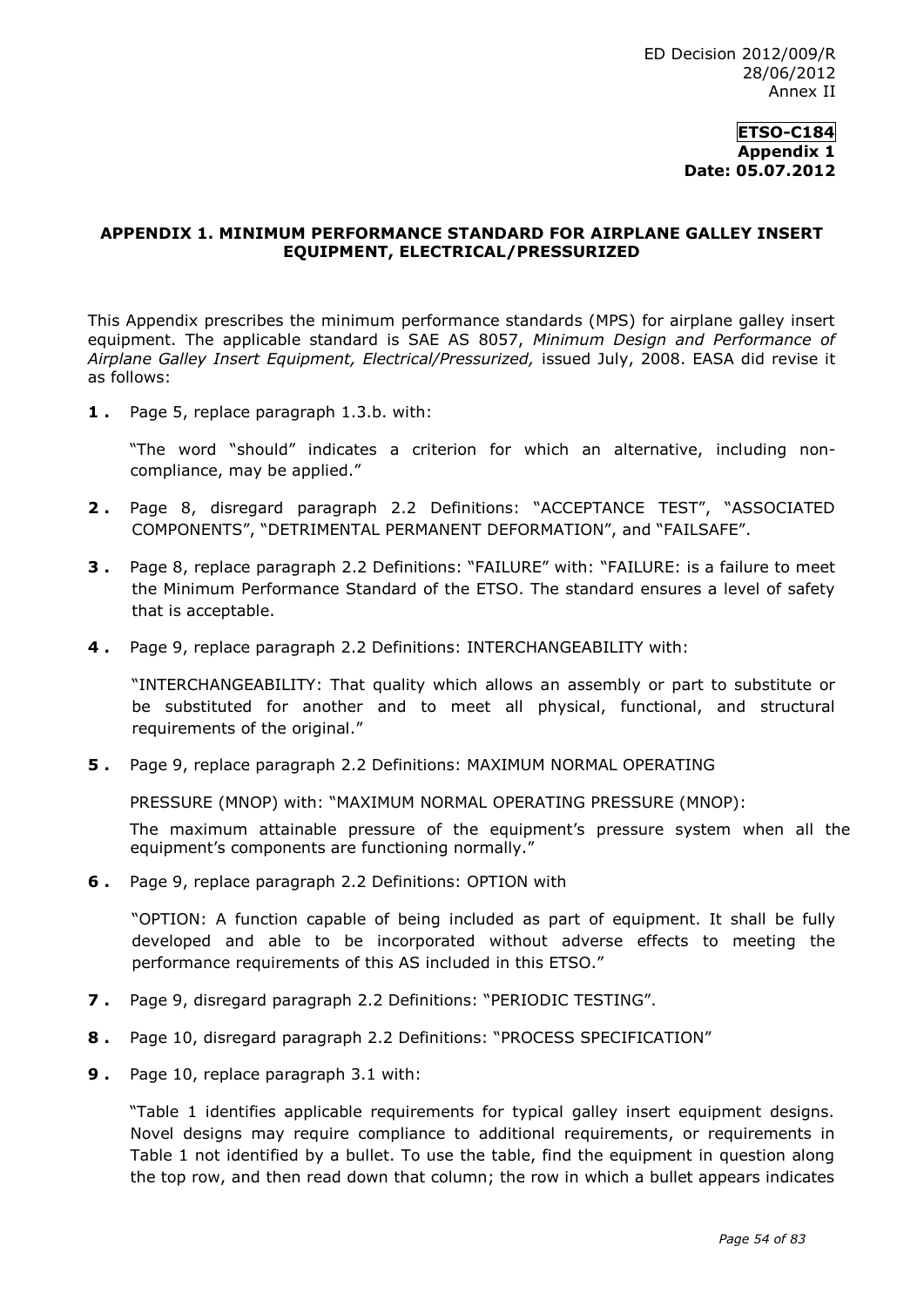requirements that shall be addressed. A bullet in brackets indicates that the requirements are applicable for only a part of the equipment in question."

- **10 .** Page 11, disregard paragraphs 3.2.1 and 3.2.1.1.
- **11 .** Page 12, disregard paragraph 3.2.1.2.a.
- **12 .** Page 12, replace paragraph 3.2.1.2.c with:

"Aluminium honeycomb core shall be finished for corrosion resistance."

- **13 .** Page 12, disregard paragraphs 3.2.1.4. through 3.2.1.6.
- **14 .** Page 12, replace paragraph 3.2.1.8 with:

"Components shall be protected against deterioration or loss of strength in service due to environmental causes. Selection and finishing of material (including fasteners), where dissimilar metals may be placed in contact, shall be per MIL-STD-889 or equivalent. Material not inherently corrosion resistant shall be finished with a protective treatment or coating. Magnesium alloys shall not be used."

- **15 .** Page 13, disregard paragraphs 3.2.1.9. through 3.2.2.3.
- **16 .** Page 14, replace paragraph 3.2.2.4 with:

"Bonded joints shall not be loaded primarily in tension"

Disregard paragraphs 3.2.2.4.a through d.

- **17 .** Page 14, disregard paragraph 3.2.2.5.
- **18 .** Page 14, replace paragraph 3.2.3 with:

"Construction for Trash Compactors

Trash compactors shall be constructed of fire-resistant materials capable of containing fire (see 3.10) under the conditions expected to result in service."

**Note:** Fire-resistant, with respect to sheet or structural members, means the capacity to withstand the heat associated with fire at least as well as aluminium alloy in dimensions appropriate for the purpose for which they are used.

- **19 .** Page 15, disregard paragraph 3.2.4.
- **20 .** Page 15, replace paragraph 3.2.5 with:

"Interface clearances between equipment and the surrounding galley or structure required for ventilation, heat dissipation, installation, loading, etc. shall be clearly defined and included in the application data for this ETSO."

**21 .** Page 15, replace paragraph 3.2.6 with: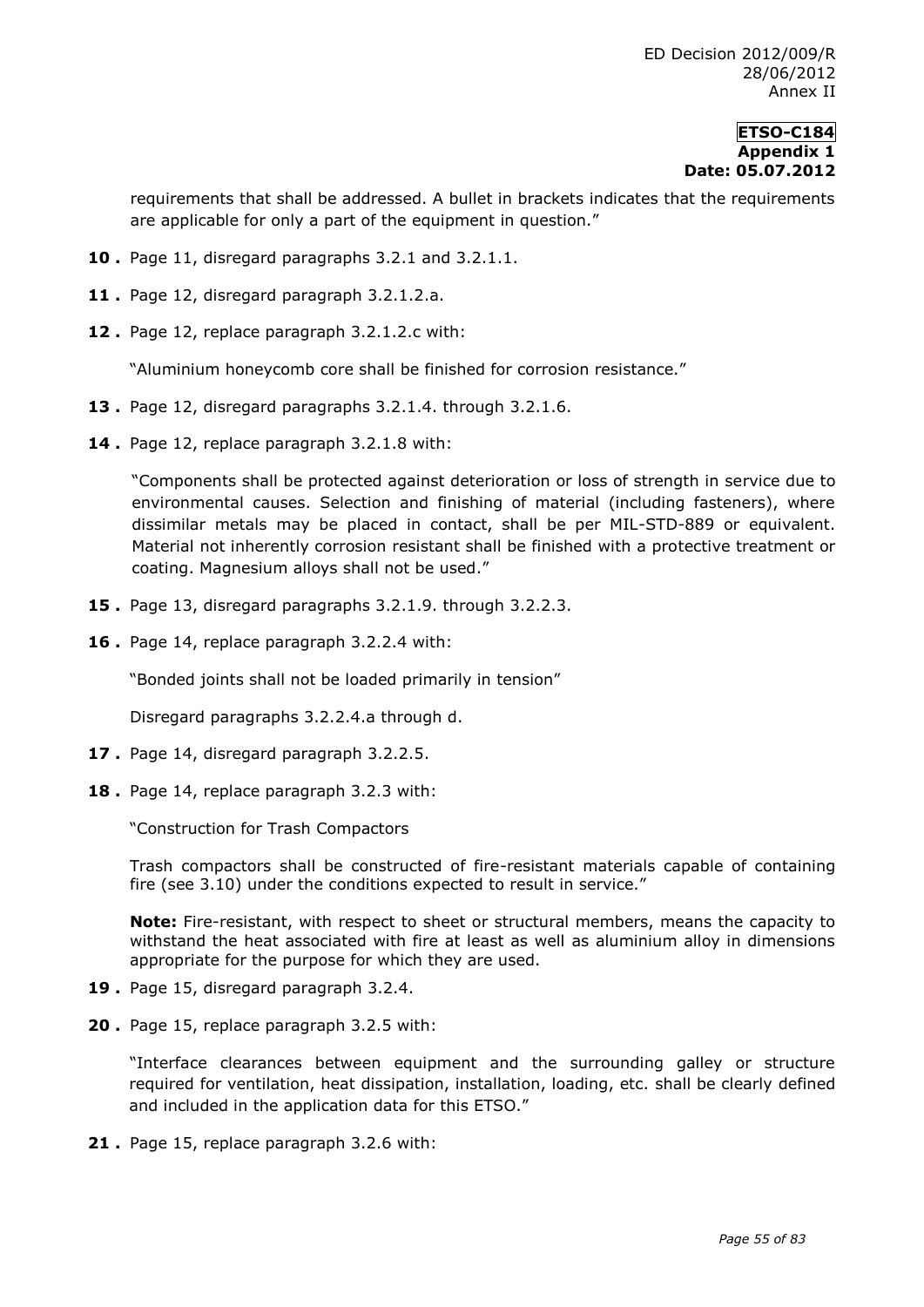"Equipment shall comply with US Food and Drug Administration (FDA) requirements for sanitary construction in Sections 1, 2, 4, and 6 of Attachment 3 *Guidelines for Sanitary Construction of Aircraft Galleys and Galley Equipmen*t, to FDA document, *Guide to Inspections of Interstate Carriers and Support Facilities*, (Reference 2.1.5)."

**22 .** Page 15, disregard paragraph 3.2.7.

**23 .** Page 16, disregard paragraph 3.2.8.

**24 .** Page 16, replace paragraph 3.3.1.a. with:

"Equipment shall be designed to meet the structural loading as specified in 4.2.1."

**25 .** Page 16, replace paragraph 3.3.2.a. with:

"The structure of equipment shall address the load case in each direction and be verified according to 4.2.1."

**26 .** Page 16, replace paragraph 3.3.2.b with:

"The loading conditions shall be determined by assuming installation of equipment around the z-axis of the airplane (see Figure 1)."

- **27 .** Page 16, disregard paragraph 3.3.2.c.
- **28 .** Page 16, replace paragraph 3.3.2.d. with:

"Failure shall not occur under ultimate load cases. All permanent deformation that occurs under ultimate or limit load cases shall be reported in the data furnished with each article."

Disregard "NOTE" following paragraph 3.3.2.d.

**29 .** Page 16, replace paragraph 3.3.3 with:

"A local attachment factor of 1.33 shall be applied in addition to the design load factors for attachments (such as door hinges, latches and retaining devices)."

**30 .** Page 16, replace paragraph 3.3.4 with:

"Material strength properties shall be based on tests of material meeting industry specifications to establish design values on a statistical basis. Design values shall be chosen to minimize the probability of structural failure due to material variability. The applicable specifications are Metallic Materials Process Development and Standardization (MMPDS, formerly MIL-Handbook-5) and the Composite Materials Handbook (CMH-17, formerly MIL-Handbook-17).

Analytical substantiation of material strength shall be based on material design values shown to be statistically reliable by repeated structural testing. Strength substantiation shown by full scale testing shall account for the variability of the materials and processes used to fabricate the parts by applying an appropriate overload factor. See chapter 2 in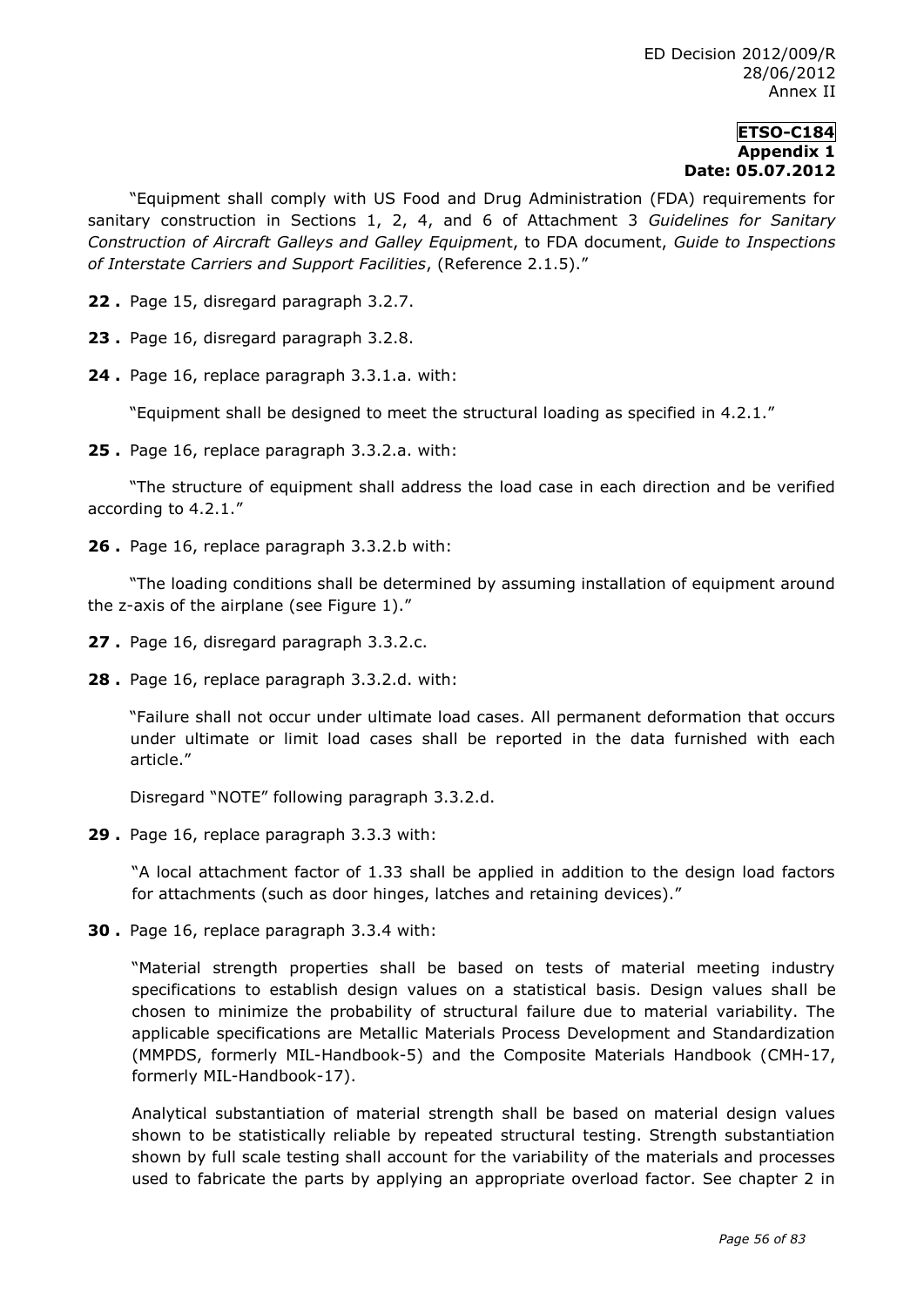General Aviation Manufacturer's Association (GAMA) document Publication 13 for guidance in determining the appropriate overload factor."

**31 .** Page 18, replace paragraph 3.3.5.i. with:

"Forces generated by the conditions tested in 3.17, 4.2.1., or the weight of the retaining device itself, shall not cause the retaining device to release."

**32 .** Page 18, replace paragraph 3.3.5.m. with:

"Equipment with a stowage compartment (e.g., trash compactors, ovens, refrigerators and freezers, wine chillers) shall be designed such that the stowage compartment completely encloses its contents."

**33 .** Page 18, correct 3.3.6.b.2. to read:

"maximum wet weight, including associated components used for normal operation of the equipment (with the exception of attached hoses, tubes, pipes and/or electrical conduit), maximum amount of water in the equipment plumbing system and including water in tank, beverage in server, soaked pillow pack (if applicable)."

- **34 .** Page 19, disregard paragraph 3.3.8.
- **35 .** Page 19, disregard paragraph 3.3.9.
- **36 .** Page 19, replace paragraph 3.4.1.a. with:

"Equipment shall be designed for the primary power levels typically found in aircraft (e.g., 28VDC, and/or 115 VAC (Constant frequency (CF) or Wide variable frequency (WF), or 230 VAC (CF) or (WF))."

**37 .** Page 20, replace paragraph 3.4.4 with:

"Equipment shall be designed to be capable of withstanding over-voltage events without arcing, sparking, smoke or fire. Equipment shall be designed to pass the following dielectric tests: (Note: Components (filters, protection diodes) normally not capable of withstanding the dielectric withstanding voltage test without damage may be disconnected or individually disabled (e.g., short circuited) for these tests. The dielectric withstanding voltage test shall be run prior to the insulation resistance test.)" Paragraphs 3.4.4.a and b. remain unchanged.

**38 .** Page 21, replace paragraph 3.4.7. with:

"In addition to the requirements of this document, microwave ovens shall meet the provisions of the U.S.A. Code of Federal Regulation 21 CFR § 1030.10, Performance Standards for Microwave and Radio Frequency Emitting Products."

**39 .** Page 21, replace paragraph 3.4.8.a. with: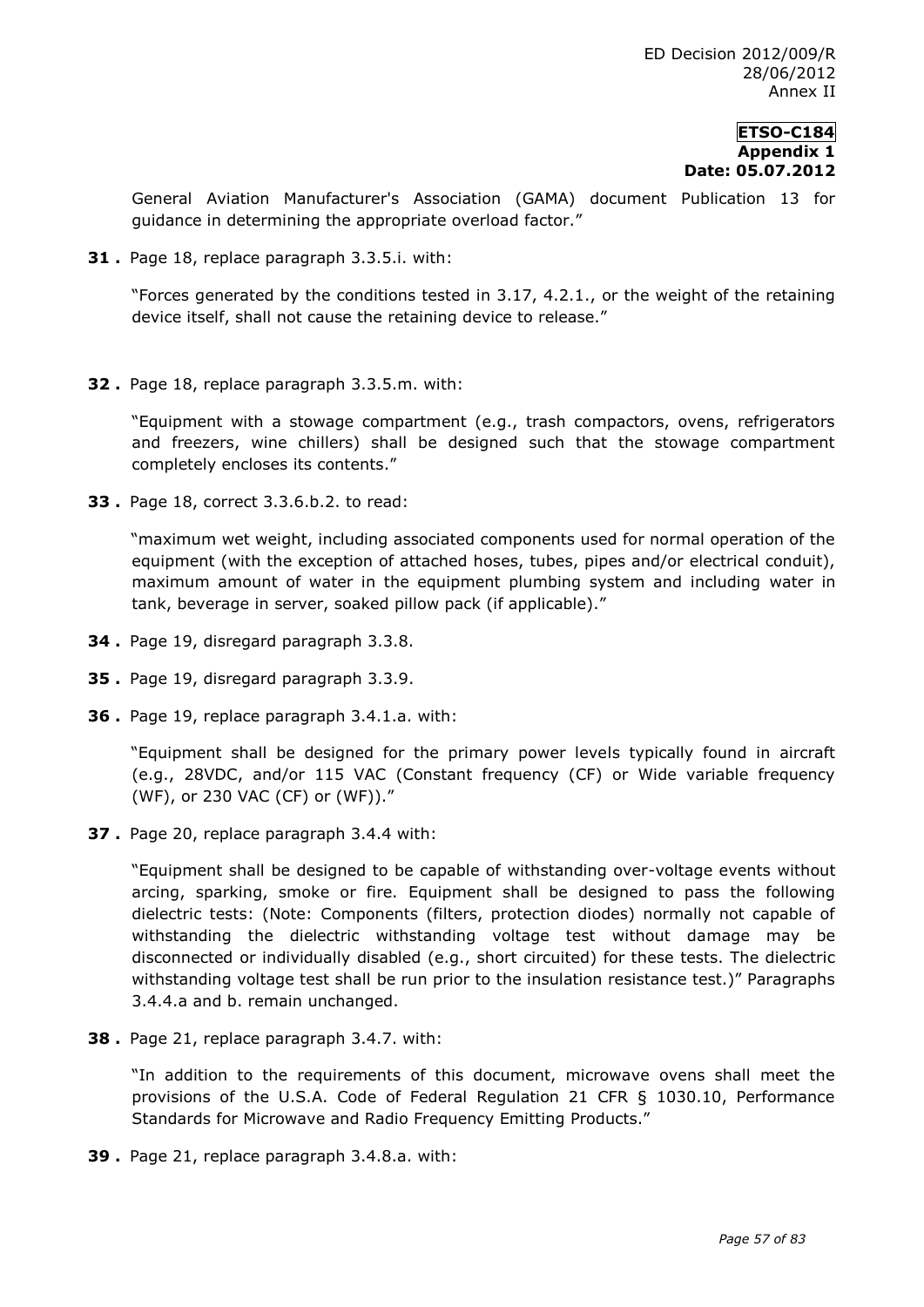"Equipment shall be designed to minimize the generation of or susceptibility to electromagnetic interference."

- **40 .** Page 21, disregard paragraph 3.4.8.b.
- **41 .** Page 22, replace paragraph 3.4.9.b. with:

"Hidden installed equipment (e.g., remote water heater, air chiller) may have a separate control module capable of being installed on the front of the galley for the following functions:" Information in bullets remains unchanged.

**42 .** Page 23, replace paragraph 3.6.2.a. with:

"Show the complete equipment plumbing interface in the application data for this ETSO."

- **43 .** Page 23, disregard paragraphs 3.6.2.c and 3.6.2.d.
- **44 .** Page 23, replace paragraph 3.6.3 with:

"Equipment, capable of being connected to the potable water system of an airplane, that heats and stores water shall incorporate a feature for sensing a low water condition. Indication of low water shall both illuminate a warning light and interrupt power to the equipment heating elements."

**45 .** Page 23, replace paragraph 3.6.4.a. with:

"Equipment capable of being connected to an airplane potable water system shall incorporate a self-venting device."

**46 .** Page 23, replace paragraph 3.6.4.b. with:

"Equipment capable of being connected to an airplane potable water system shall be selfdraining."

**47 .** Page 24, replace paragraph 3.6.6.a. with:

"Demonstrate equipment proof and burst pressure values by test and provide pressure values in the application data for this ETSO."

**48 .** Page 25, replace paragraph 3.6.7.b. with:

"Water taps/faucets shall be self-closing unless the application data for this ETSO specify this equipment is intended for installation above a sink in the galley monument."

**49 .** Page 25, revise paragraph 3.8.c. first sentence with:

"External surfaces that have to be heated directly to meet the equipment purpose (e.g., toaster slot, skillet surface, heating plates of a sandwich press, warmer pad for beverage server) are excluded from 3.8.a. and 3.8.b.

**50 .** Page 25, replace paragraph 3.9 with: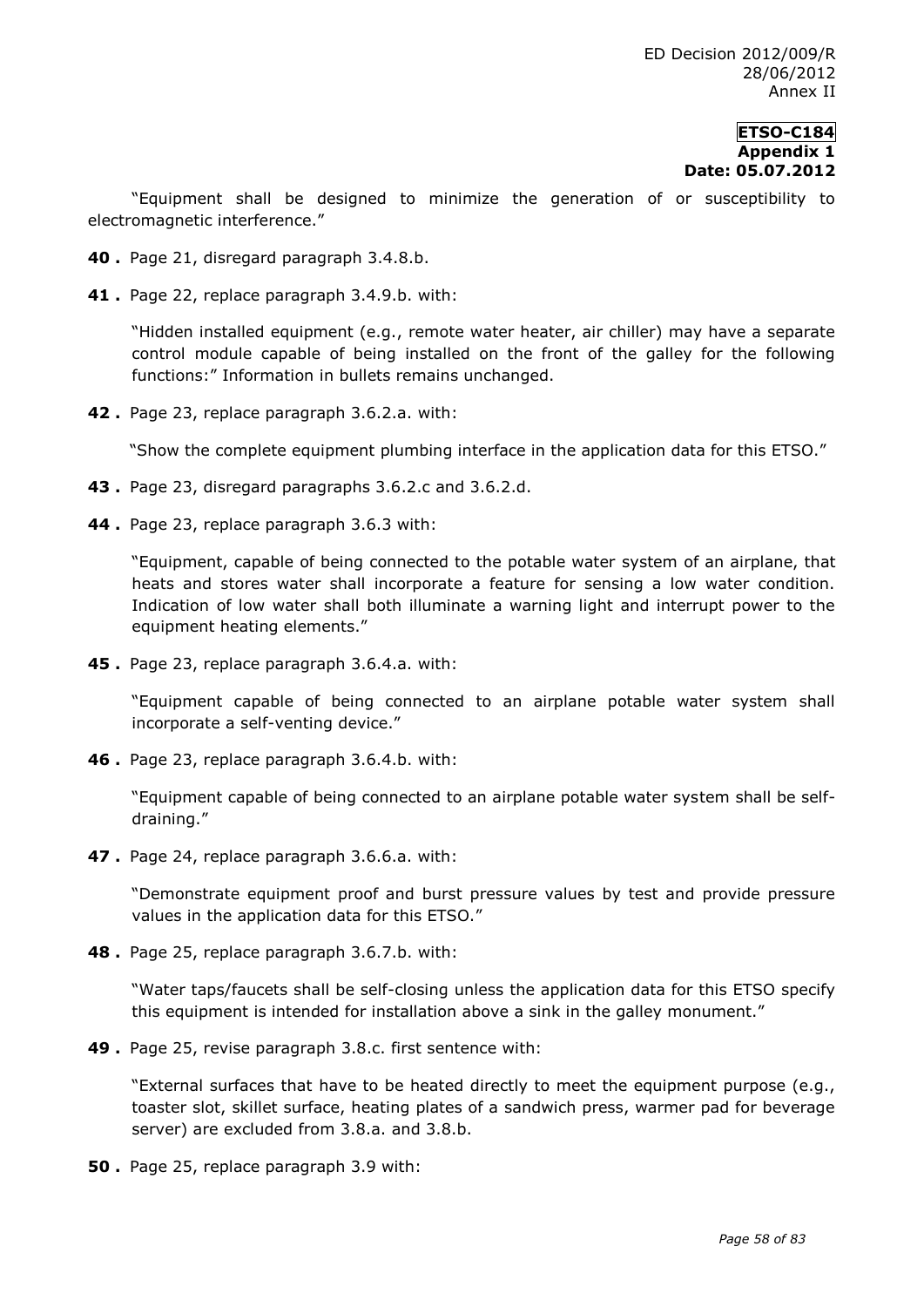"Materials (including finishes or decorative surfaces applied to the materials) shall comply with the appropriate paragraphs of CS-25, App. F, as follows:"

**51 .** Page 25, replace paragraph 3.9.1.a. with:

"Equipment shall comply with the appropriate flammability requirements of CS-25 when tested per Appendix F, Part I."

**52 .** Page 25, replace paragraph 3.9.1.b. with:

"Thermal and acoustic insulation material and components (batting, cover foil, foam, etc.) shall comply with the flame propagation requirements of CS-25, Appendix F, Part

VI. Consult Advisory Circular AC 25.856-1, *Thermal/AcousticInsulation Flame Propagation Test Method Details*, for appropriate guidance."

**53 .** Page 26, replace paragraph 3.9.2. with:

"Exposed surfaces of equipment, when stowed, shall meet the heat release and smoke density requirements of CS-25, Appendix F, Parts IV and V."

**54 .** Page 26, replace paragraph 3.10.a. with:

"Equipment dedicated to, or that may be used for, waste stowage (e.g., trash compactors) shall meet AC 25-17A *Transport Airplane Cabin Interiors Crashworthiness Handbook* Appendix 8 *Fire Containment Test Methods,* Sections 4.2 CARTS and 5.2 ACCEPTANCE CRITERIA*.*"

**55 .** Page 26, replace paragraph 3.11. with:

"Equipment shall be marked using materials and/or processes that will ensure legibility during its lifespan. Markings shall be conspicuous and worded in mandatory "command" English. Non-English language marking is acceptable, in addition to English. Non-English marking may be used alone when airworthiness requirements are not involved. Marking location, style and wording should be consistent. Weight placards shall include both English and metric units. The location and wording of placards shall be shown in the application data for this ETSO."

**56 .** Page 26, replace paragraph 3.11.3.a. with:

""No Cigarette Disposal" shall be placed on or near each waste receptacle disposal door (e.g., the waste disposal flap of a trash compactor)."

- **57 .** Page 27, disregard paragraphs 3.14.a, 3.14.b, and 3.14.c.
- **58 .** Page 27, disregard paragraph 3.17 Note #1 on Pass/Fail criteria at bottom of Table 2 and replace Note #2 with:

"(2) Equipment shall comply with the performance requirements of this ETSO in each instance RTCA/DO-160 reads 'DETERMINE COMPLIANCE WITH APPLICABLE EQUIPMENT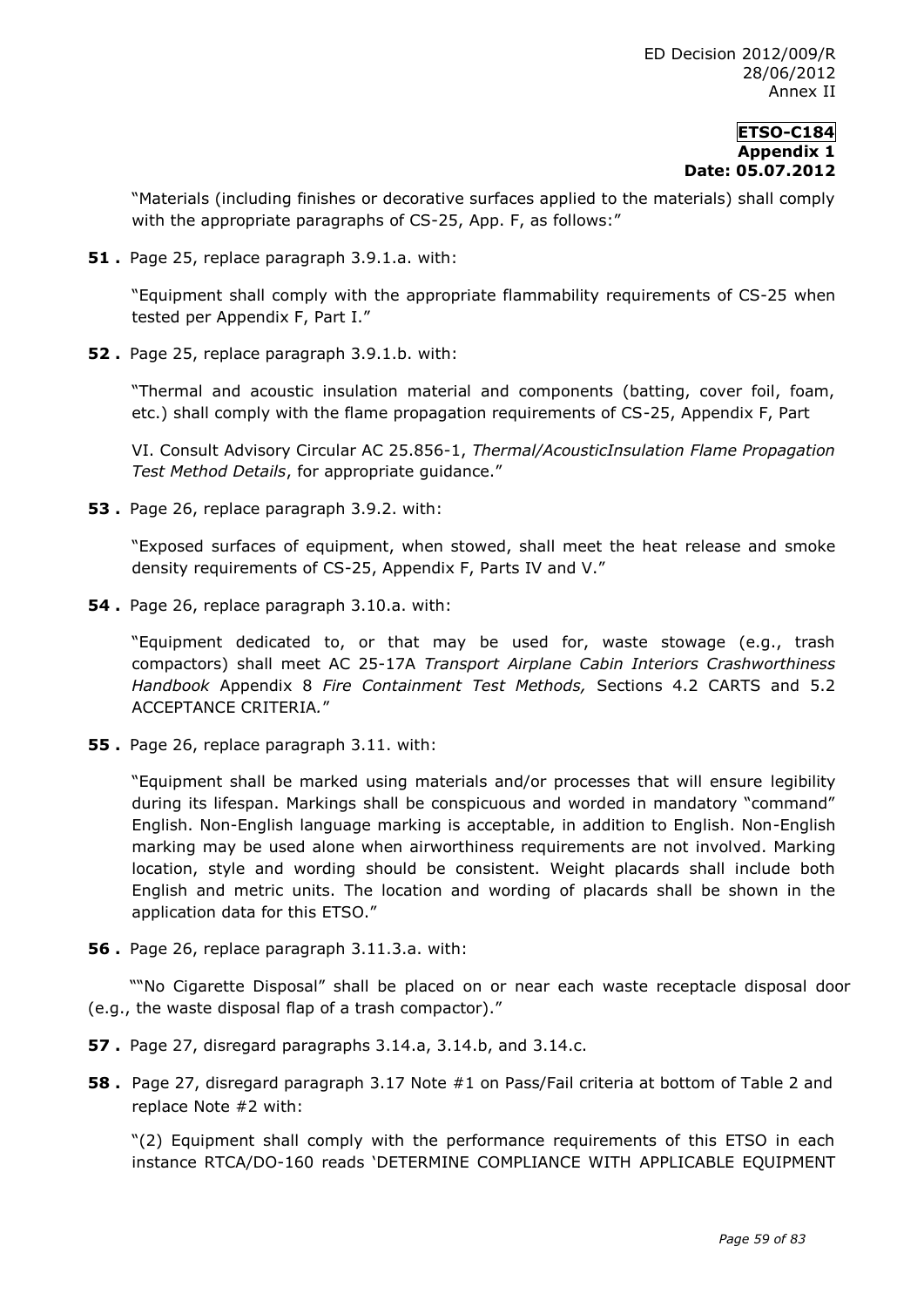PERFORMANCE STANDARDS'. The equipment shall also comply with the performance standards of this ETSO after DO-160 testing.

**59 .** Page 30, replace paragraph 3.18.1 with:

"The power consumption of the equipment shall be defined in the application data for this ETSO."

**60 .** Page 32, replace paragraph 3.19. with:

"A Failure Mode and Effects Analysis (FMEA) shall be performed at the equipment level independent of the aircraft. The analysis shall include typical and hidden failure modes throughout the entire operating range and include the effects of mishandling."

**61 .** Page 33, replace paragraph 4.2.1 Table 3 Note (2) with:

"(2) Load factors may be increased to meet aircraft flight and ground cases. If increased factors are used, they shall be provided in a manual, containing operating instructions and equipment limitations sufficient to describe the equipment's operational capability, as part of the application data for this ETSO."

**62 .** Page 33, replace paragraph 4.2.1 Table 3 Note (5) with:

"(5) For equipment with a stowage compartment, maximum door deflections shall meet 3.3.5.n.

**63 .** Page 34, replace paragraph 4.2.4.a. with:

"Proof Pressure Test: The qualification unit shall have its pressurized components tested to the required proof pressure; this pressure shall be held for five minutes. The equipment shall not be damaged nor leak as a result of the test."

**64 .** Page 35, replace paragraph 4.2.6.2.b. with:

"The top, sides and front surfaces of equipment shall be tested per CS-25, Appendix F, Parts IV and V."

**65 .** Page 35, correct 4.2.7. to read:

"Trash compactors used to receive combustible material shall comply with the fire containment requirements of 3.10, when substantiated per AS 8056, 4.6."

- **66 .** Page 35, disregard section 4.2.9.
- **67 .** Page 37, replace paragraph 4.2.15. with:

"Conduct and prepare the FMEA in accordance with ARP 4761 at the equipment level independent from the aircraft."

**68 .** Page 38, disregard section 4.3.